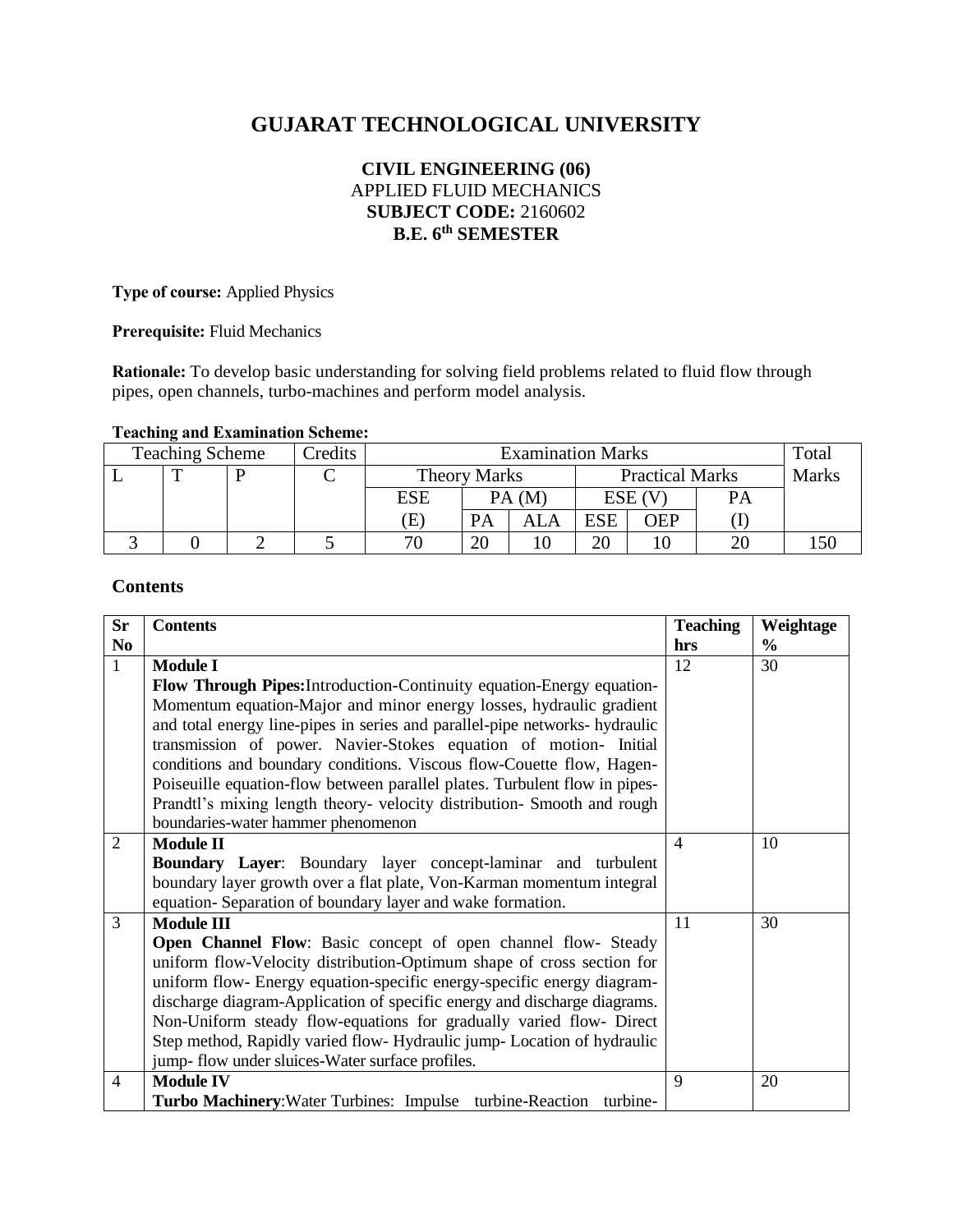|   | Specific speed-Unit quantities, Performance characteristics for water<br>turbines, Centrifugal pumps: Pumps in series and parallel, Specific<br>speed, Unit quantities, and characteristics curves, Cavitation in<br>turbines and pumps. Introduction to Ventilation System. |   |    |
|---|------------------------------------------------------------------------------------------------------------------------------------------------------------------------------------------------------------------------------------------------------------------------------|---|----|
| 5 | <b>Module V</b>                                                                                                                                                                                                                                                              | 6 | 10 |
|   | Dimensional Analysis and Similitude: Fundamental dimensions-                                                                                                                                                                                                                 |   |    |
|   | Physical Quantity and Dimensions-Dimensional Homogeneity- Non                                                                                                                                                                                                                |   |    |
|   | Dimensional parameters, $\pi$ -Theorem dimensional analysis, Choice of                                                                                                                                                                                                       |   |    |
|   | variables, Determination of Dimensionless parameters. Model                                                                                                                                                                                                                  |   |    |
|   | Similitude-Physical models- geometric-kinematic and dynamic                                                                                                                                                                                                                  |   |    |
|   | similarity, Model studies.                                                                                                                                                                                                                                                   |   |    |

#### **Suggested Specification table with Marks (Theory):**

| <b>Distribution of Theory Marks</b> |      |       |         |         |         |  |  |
|-------------------------------------|------|-------|---------|---------|---------|--|--|
| R Level                             | evel | Level | N Level | E Level | C Level |  |  |
|                                     |      |       |         | 10      |         |  |  |

**Legends: R: Remembrance; U: Understanding; A: Application, N: Analyze and E: Evaluate C: Create and above Levels (Revised Bloom's Taxonomy)**

Note: This specification table shall be treated as a general guideline for students and teachers. The actual distribution of marks in the question paper may vary slightly from above table.

#### **Reference Books:**

- 1. Theory and Applications of Fluid Mechanics by K Subramanya, McGraw Hill Publication
- 2. Fluid Mechanics by A.K. Jain, Khanna Publishers, New Delhi
- 3. Hydraulics and Fluid Mechanics by P.N. Modi and S.M. Seth, Standard Book House, New Delhi
- 4. Fluid Mechanics by Victor L. Streeter, E. B. Wylie by, McGraw Hill Publication
- 5. Fluid Mechanics by Frank M White , McGraw Hill Publication

#### **Course Outcomes:**

After successful completion of the course the students shall be able to:

- 1. Analyze fluid flow through pipes in series, parallel and pipe networks under laminar and turbulent flow conditions
- 2. Analyze and design streamlined objects considering boundary layer effects.
- 3. Analyze open channel flow and design optimal sections; calculate forces on sluice gates considering specific energy and momentum principle.
- 4. Understand, analyze and study the performance characteristics of hydraulic machines
- 5. Carry out model studies for fluid flow problems

#### **List of Experiments:**

Students will have to perform following experiments in laboratory and prepare the laboratory manual. The students will have to solve five problems covering all modules.